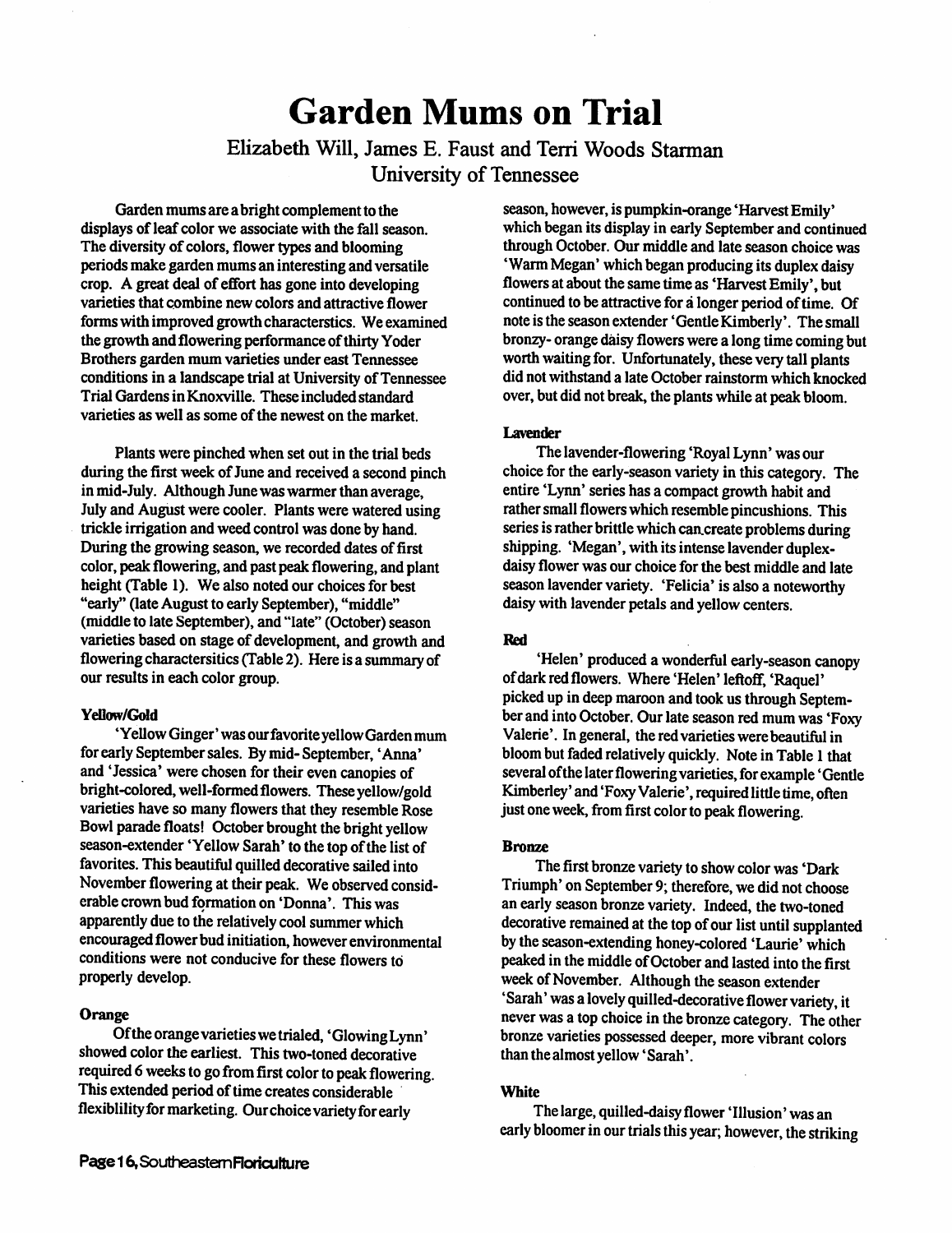flowers were relatively short-lived when late summer temperatures were high. In middle to late September, 'Tolima' produced a fine show of large decorative blooms that lasted almost two months. The pure-white flowering 'Frolic' was a very notable plant for a brief period in October, but it was outlasted by 'Tolima'.

#### *CoralRed& Salmon*

This category includes the peach-apricot of 'Blushing Christine', the dusty rose of'StunningLynn', andthe coral/redof'BoldChristine' and 'Christine'. Although the growth habit of'Bold Christine' was rather "stemmy" early in the season, it filled out and bloomed consistently throughout October and into November. 'Stunning Lynn' was the longest flowering variety of this color category.

#### *Pink*

'Soft Lynn' was the first Garden mum to flower in our trial, and therefore it is valuable for an earlywholesale market. However, in our opinion, 'Rosepink Debonair' has superior growth characteristics and was our top pink variety overall. We did not grow any pink varieties that could be considered for late season markets.

#### *Pinching*

We trialed some Florel applications on garden mums this year, however these new varieties have such a remarkable branching habit that a second pinch does not appear necessary. Therefore, we did not observeany benefit of using Florel. A second pinch can be beneficial for the purpose of removing premature flower buds (crown buds). Cool periods during the summer of1996 resulted in several varieties that produced a significant number of crown buds. The varieties that produced the most crown buds were: Donna, Warm Megan, Harvest Emily, Sarah, and Janice. The varieties that were not affected by crown buds include: Foxy Valerie, the 'Lynn'

series (Peachy, Glowing, Royal, and Stunning), Rosepink Debonair,BlushingChristine, GentleKimberly, Yellow Ginger, and Megan.

*Table 1.* Marketing season, flower type and plant height for thirty Garden mum varieties categorized by flower color. The beginning of the horizontal bars indicate the time of first color (wholesale market), while the bar ends at the time of peak flowering (retail market). Most varieties performed well throughout October.

**About the Authors: Liz Willis a graduate student, Jim Faust and Terri WoodsStarman are Assistant Professors at the University ofTennessee. The authorsextend thanks** to Yoder Bros. Inc for donating the plants used in **this trial. Thisarticle will appear as an original article future issue ofGreenhouse Product News.**



*TRIPLECREEK FARM 8625West Banks Mill Road Winston, GA30187 770 489-8022 FAX 770-920-5086*

*Quality Perennials: Hosta, Daytities, Irises, Crepe Myrtles, Ornamental Grasses,ButterflyBushes Call for our 1997 Plant List* 

**Table 2.** Top selections for Early (late August to early September), Mid (mid to late September) and Late (October) season markets

| <b>Color Category</b>   | <b>Early Season</b>  | <b>Mid Season</b>     | <b>Late Season</b> |
|-------------------------|----------------------|-----------------------|--------------------|
| <b>Yellow/Gold</b>      | <b>Yellow Ginger</b> | Anna/Janice           | Yellow Sarah       |
| Orange                  | <b>Harvest Emily</b> | Warm Megan            | Warm Megan         |
| <b>Lavender</b>         | Royal Lynn           | Megan                 | Megan              |
| <b>Pink Soft Lynn</b>   | Rosepink             | Debonair              |                    |
| Red Helen               | Helen/Raquel         | Foxy                  | Valerie            |
| <b>Bronze</b>           |                      | Dark Triumph          | Laurie             |
| White                   | <b>Illusion</b>      | Frolic                | Tolima             |
| <b>Coral Red/Salmon</b> | <b>Stunning Lynn</b> | <b>Bold Christine</b> |                    |